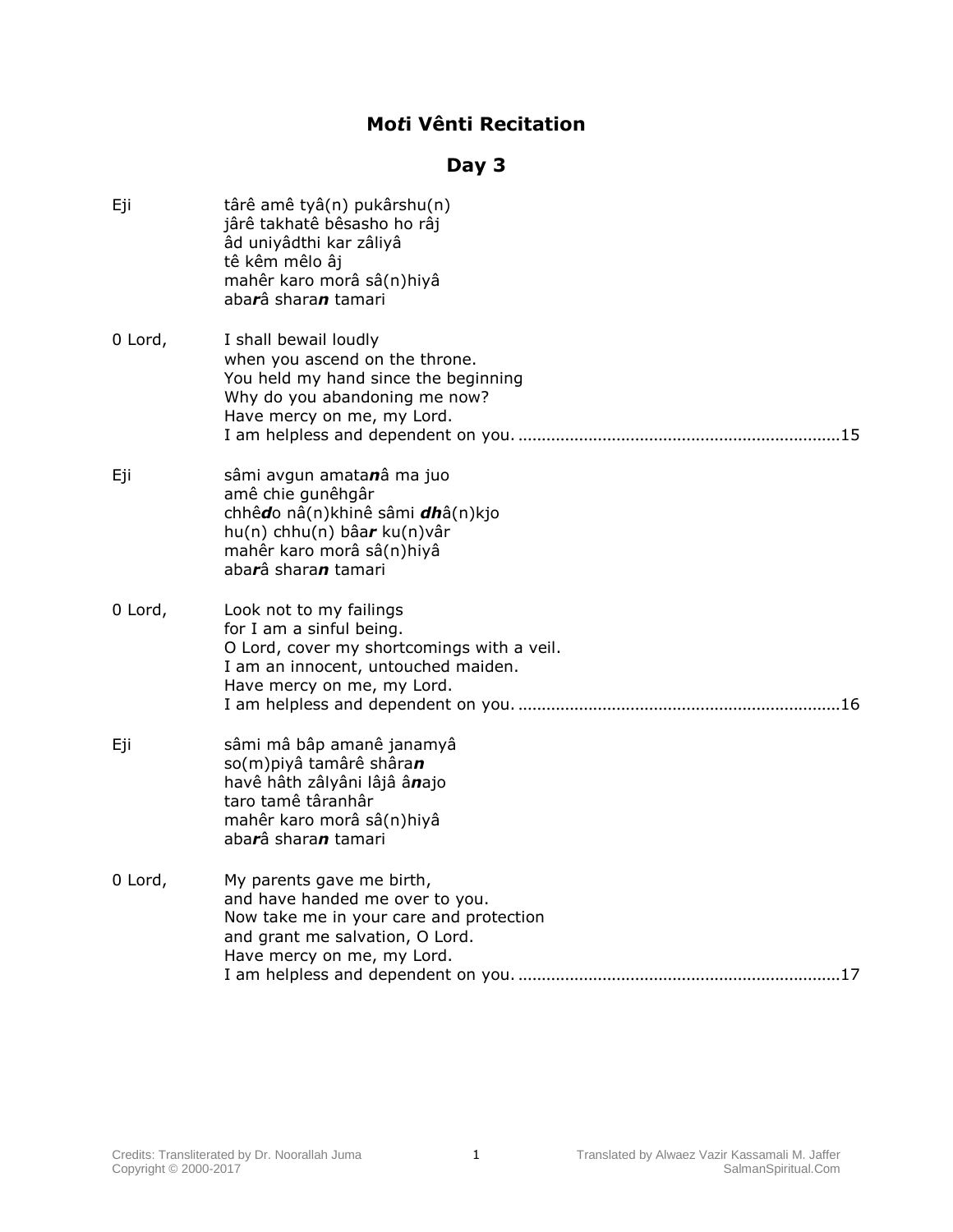| Eji     | sâmiji nâriyu(n) tâmâri ati ghâni<br>muj sarikhi lakho lakh<br>tamê chho alak niri(n)jan<br>amê chhiê dhuri khâk<br>mahêr karo morâ sâ(n)hiyâ<br>abarâ sharan tamari                                                        |
|---------|-----------------------------------------------------------------------------------------------------------------------------------------------------------------------------------------------------------------------------|
| 0 Lord, | Your (spiritual) maidens are innumerable.<br>There are hundred of thousands like me.<br>You are the Unknowable (Alakh), the Unseen (Niranjan)<br>While we are as insignificant as dust.<br>Have mercy on me, my Lord.       |
| Eji     | sâmi hâth zâlyani lâj ânajo<br>alakh lakhâvo tamê premno par<br>prit karinê amanê paranjo<br>amê chie gunêhgar<br>mahêr karo morâ sâ(n)hiyâ<br>abarâ sharan tamari                                                          |
| 0 Lord, | Now that you have held my hand, preserve my honour.<br>0 Unknowable One, tell me, what is the intensity of love?<br>Show me your affection and marry me spiritually,<br>although I am sinful.<br>Have mercy on me, my Lord. |
| Eji     | bharjoban maru(n) âviyu(n)<br>sâmi eklâ nahi rahêvâya<br>bahâr javâno eba chhê<br>nikâh kari parano ho râya<br>mahêr karo morâ sâ(n)hiyâ<br>abarâ sharan tamari                                                             |
| 0 Lord, | Now that I have reached a mature (spiritual) stage,<br>I cannot live alone.<br>I even cannot go about without inviting gossip.<br>0 Lord, pronounce the vows and marry me spiritually.<br>Have mercy on me, my Lord.        |